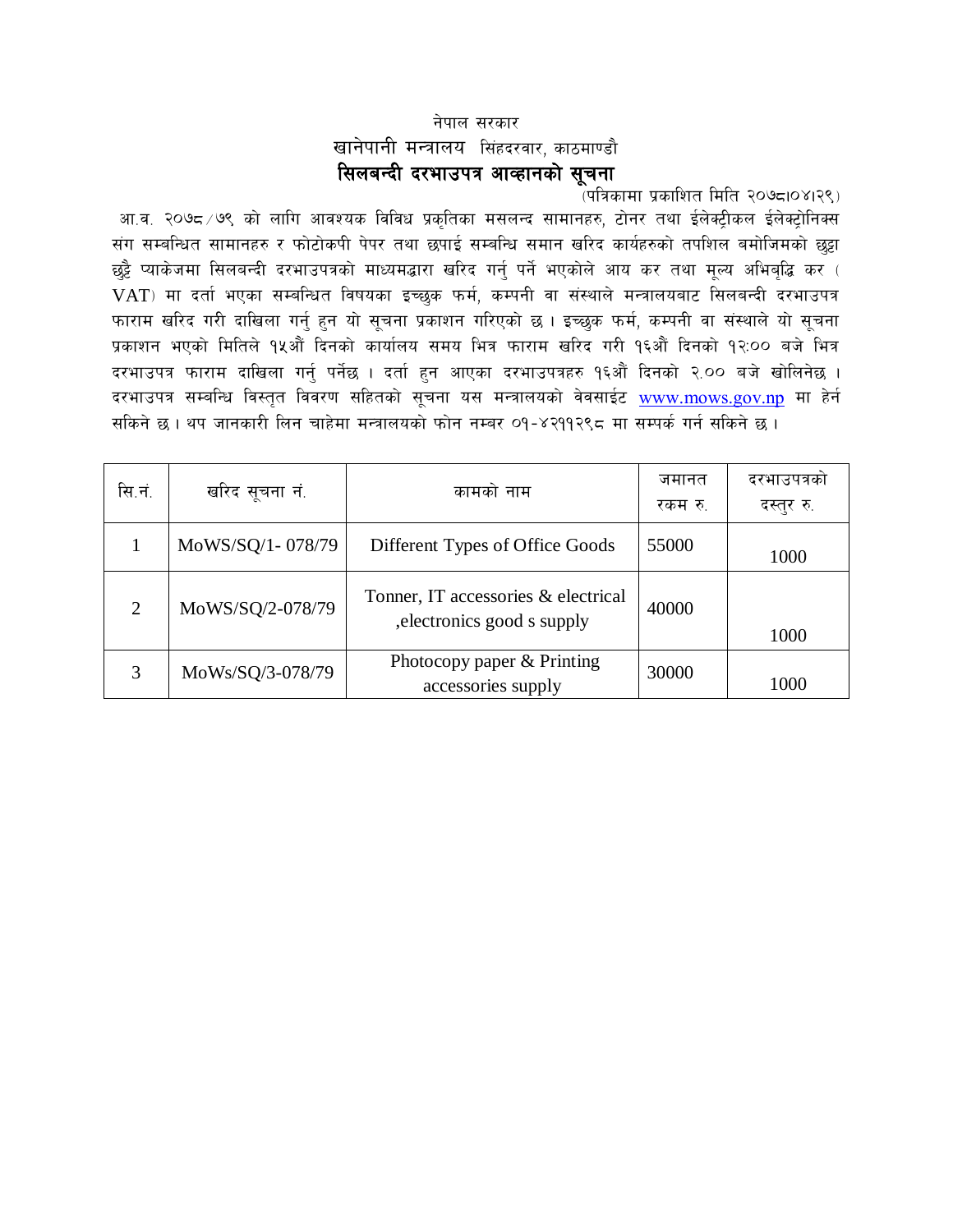# **Invitation for Sealed Quotation**

Name of the Office: Ministry of Water Supply

Address of the Office: Singhadurbar, Kathmandu

#### Invitation for Sealed Quotation for the procurement of Different type of Office goods

Sealed Quotation No: Mows/SQ/078/79-02

Date of first Publication 13<sup>th</sup> August 2021

- 1. The *Ministry of Water Supply* invites sealed quotations from registered Suppliers for the supply, delivery and installation of *Printing and photocopy paper.*
- *2. Eligible Bidders may obtain further information and inspect the Bidding Documents at the office of Ministry of Water Supply, Kathmandu Tel. No. 014211693 Email id : [intmgmt.mowss@gmail.com](mailto:intmgmt.mowss@gmail.com)*
- *3. A complete set of Bidding Documents may be purchased from the office of Ministry of Water Supply, Singhadurbar, Kathmandu by eligible Bidders on the submission of a written application, along with the copy of company/firm registration certificate, and upon payment of a non-refundable fee of NRs. 1000.00 till 27th August 2021 during office hours.*
- *4. [if electronic bid is allowed, insert the following text : "Bidder who chooses to submit their bid electronically may download the bidding documents for e-submission from PPMO's e-GP [insert the name of e-GP system i.e www.bopatra.gov.np/egp]. Bidders, submitting their bid electronically, should deposit the cost of bidding document in the following account*

*Name of the Bank: Everest Bank Name of Office: Ko Le Ni ka*

*Office Code no.313003501 Office Account no.: 00100106200000*

*Rajaswa (revenue) Shirshak no. : 14229*

- *5. Sealed bids must be submitted to the office of Ministry of Water Supply, Singhadurbar, Kathmandu by hand on or before 12:00 noon on 28th August 2021. Bids received after this deadline will be rejected.*
- *6. The bids will be opened in the presence of Bidders' representatives who choose to attend at 2:00 noon on 28th August 2021 at the office Ministry of Water Supply, Singhadurbar, Kathmandu of Bids must be valid for a period of 45 days after bid opening and must be accompanied by a bid security amounting to a minimum of 30000 (2 to 3 % of Estimated Amount), which shall be valid for 30 days beyond the validity period of the bid (i.e. [insert the date]). If bidder wishes to submit the Cash Security, the cash should be deposited in Deposit Account No.[insert Account details] at [insert name and address of Bank] and submit the receipt of the deposited amount of cash along with the Sealed Quotation.*
- *7. If the last date of purchasing and /or submission falls on a government holiday, then the next working*  day shall be considered as the last date. In such case the validity period of the bid security shall *remain the same as specified for the original last date of bid submission.*
- 8. The Purchaser reserves the right to accept or reject, wholly or partly any or all the Sealed Quotations without assigning any reason, whatsoever.
- 9. *[Add other information regarding requirement of the Purchaser.]*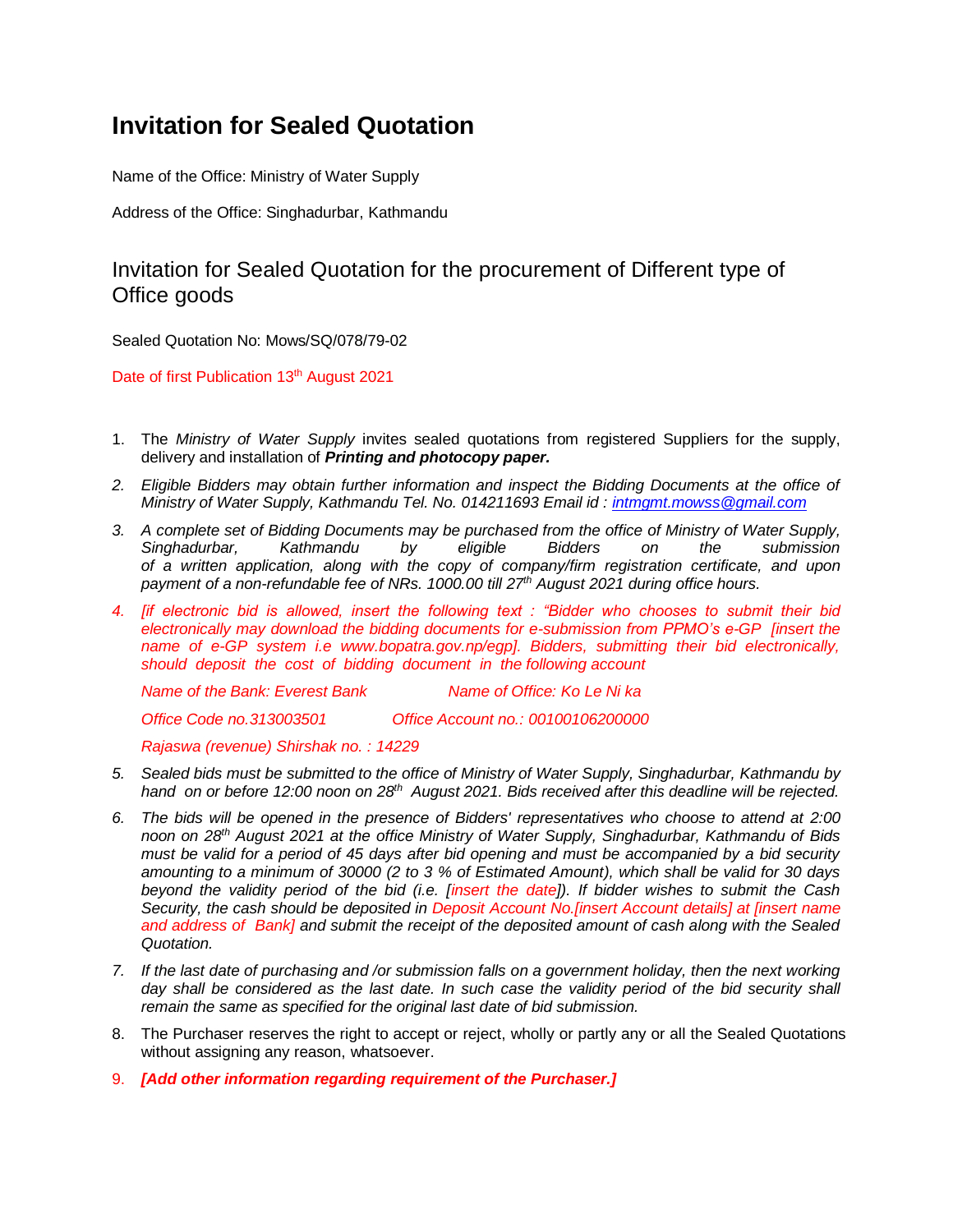# **Invitation for Sealed Quotation**

Name of the Office: Ministry of Water Supply

Address of the Office: Singhadurbar, Kathmandu

#### Invitation for Sealed Quotation for the procurement of Different type of Office goods

Sealed Quotation No: Mows/SQ/078/79-01

Date of first Publication 13<sup>th</sup> August 2021

- 10. The *Ministry of Water Supply* invites sealed quotations from registered Suppliers for the supply, delivery and installation of *Different type of Office Goods.*
- *11. Eligible Bidders may obtain further information and inspect the Bidding Documents at the office of Ministry of Water Supply, Kathmandu Tel. No. 014211693 Email id : [intmgmt.mowss@gmail.com](mailto:intmgmt.mowss@gmail.com)*
- *12. A complete set of Bidding Documents may be purchased from the office of Ministry of Water Supply, Singhadurbar, Kathmandu by eligible Bidders on the submission of a written application, along with the copy of company/firm registration certificate, and upon payment of a non-refundable fee of NRs. 1000.00 till 27th August 2021 during office hours.*
- *13. [if electronic bid is allowed, insert the following text : "Bidder who chooses to submit their bid electronically may download the bidding documents for e-submission from PPMO's e-GP [insert the name of e-GP system i.e www.bopatra.gov.np/egp]. Bidders, submitting their bid electronically, should deposit the cost of bidding document in the following account*

*Name of the Bank: Everest Bank Name of Office: Ko Le Ni ka*

*Office Code no.313003501 Office Account no.: 00100106200000*

*Rajaswa (revenue) Shirshak no. : 14229*

- *14. Sealed bids must be submitted to the office of Ministry of Water Supply, Singhadurbar, Kathmandu by hand on or before 12:00 noon on 28th August 2021. Bids received after this deadline will be rejected.*
- *15. The bids will be opened in the presence of Bidders' representatives who choose to attend at 2:00 noon on 28th August 2021 at the office Ministry of Water Supply, Singhadurbar, Kathmandu of Bids must be valid for a period of 45 days after bid opening and must be accompanied by a bid security amounting to a minimum of 50000 (2 to 3 % of Estimated Amount), which shall be valid for 30 days beyond the validity period of the bid (i.e. [insert the date]). If bidder wishes to submit the Cash Security, the cash should be deposited in Deposit Account No.[insert Account details] at [insert name and address of Bank] and submit the receipt of the deposited amount of cash along with the Sealed Quotation.*
- *16. If the last date of purchasing and /or submission falls on a government holiday, then the next working*  day shall be considered as the last date. In such case the validity period of the bid security shall *remain the same as specified for the original last date of bid submission.*
- 17. The Purchaser reserves the right to accept or reject, wholly or partly any or all the Sealed Quotations without assigning any reason, whatsoever.
- 18. *[Add other information regarding requirement of the Purchaser.]*